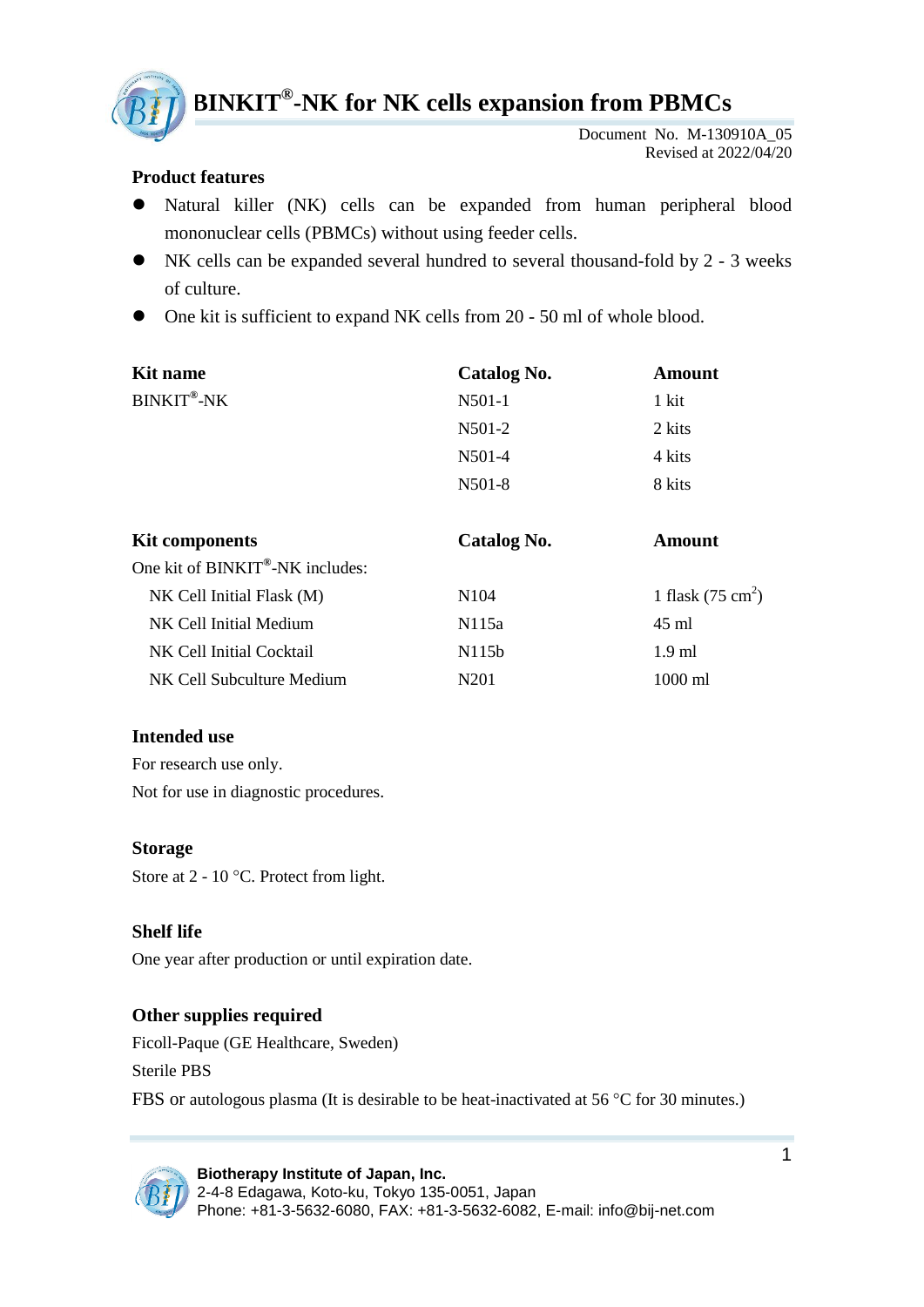

Document No. M-130910A\_05 Revised at 2022/04/20

Sterile conical centrifuge tubes

Sterile culture flasks

# **Precautions**

NK Cell Initial Flask may carry condensation on the surface, which does not adversely affect the performance of the kit.

# **Procedure overview**



# **Procedures**

# **Preparing reagents**

NK Cell Initial Medium and NK Cell Subculture Medium should be supplemented with 5 % (v/v) of heat-inactivated FBS or autologous plasma.

# **Preparing peripheral blood mononuclear cells (PBMCs)**

Isolate PBMCs from whole human blood by density gradient centrifugation using Ficoll-Paque.

# **Washing NK Cell Initial Flasks**

Add 10 ml PBS to an NK Cell Initial Flask. Slant the flask to cover the entire surface with PBS. Aspirate the liquid completely from the flask. Care should be taken so as not to scratch the surface of the flask. Repeat the washing process two more times.

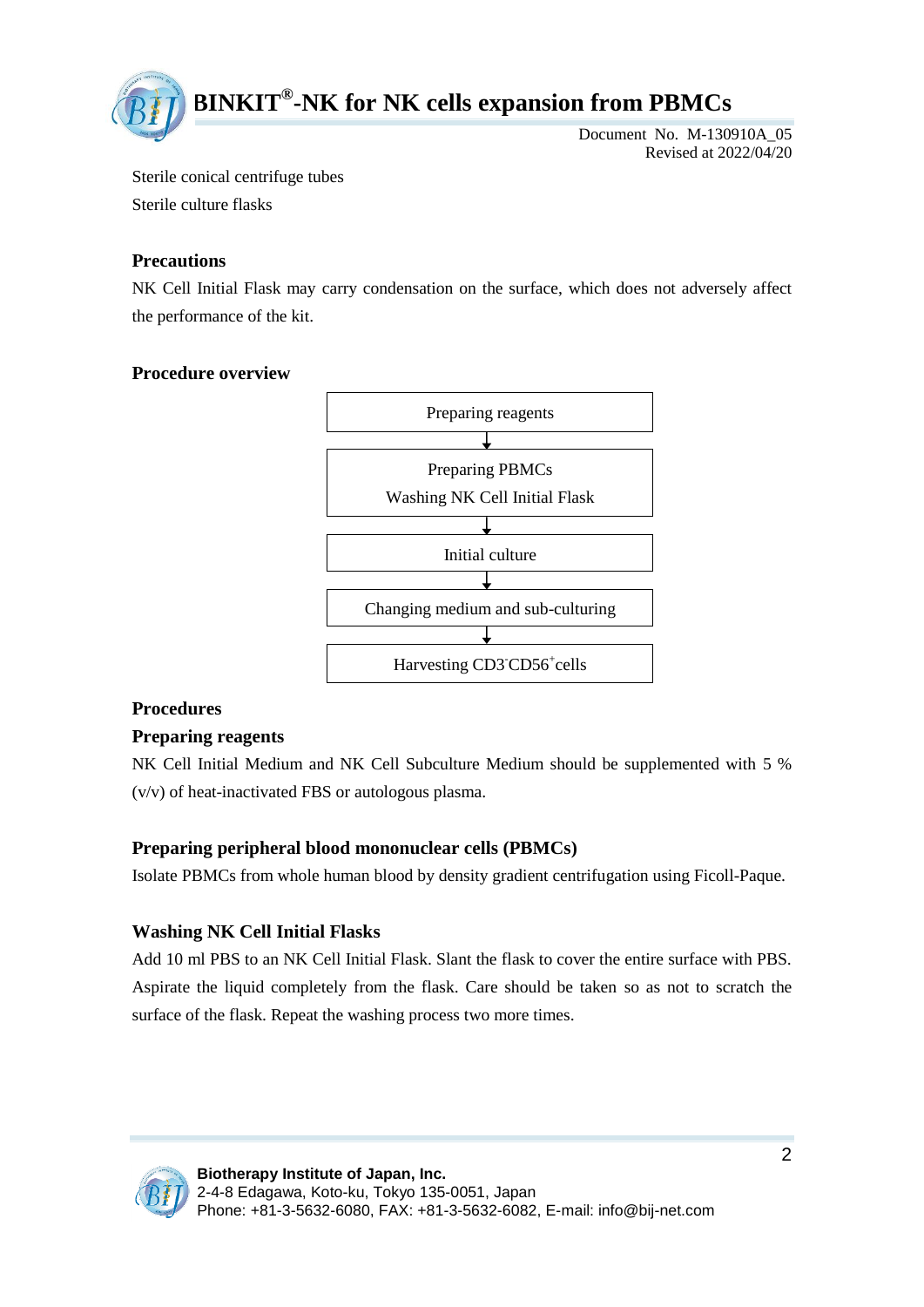

# **BINKIT ® -NK for NK cells expansion from PBMCs**

Document No. M-130910A\_05 Revised at 2022/04/20

### **Culturing NK cells from PBMCs**

Suspend the PBMCs in NK Cell Initial Medium at  $1 \times 10^6$  cells/ml. Add 40 µl of NK Cell Initial Cocktail to 1 mL of the cell suspension. Transfer the cell suspension to the pre-washed NK Cell Initial Flask. Incubate under 5 %  $CO<sub>2</sub>$  at 37 °C for 3 days.

(A culture Flask should be kept with the culture surface down.)

### **Changing medium on Day3**

Transfer floating as well as adherent cells to a conical centrifuge tube and centrifuge at 200 x g for 8 minutes. Remove the supernatant and re-suspended the cells at  $1 \times 10^6$  cells/ml in NK Cell Subculture Medium supplemented with 5 % (v/v) of heat-inactivated FBS or autologous plasma. The cell suspension is transferred to conventional culture flasks and is cultured under 5  $\%$  CO<sub>2</sub>. at  $37^{\circ}$ C.

#### **Sub-culturing**

Cells should be sub-cultured every 2 - 3 days by adding freshly NK Cell Subculture Medium between a density of  $0.8 \times 10^6$  cells/ml and  $3.0 \times 10^6$  cells/ml. The maximum density should not be more  $3.0 \times 10^6$  cells/ml. The density of adding freshly NK Cell Subculture Medium is recommended between  $0.8 \times 10^6$  cells/ml and  $1.2 \times 10^6$  cells/ml.

#### **Suggested culturing period**

2 - 3 weeks.

#### **Effects**

CD3-CD56<sup>+</sup> NK cells will be expanded several hundred to several thousand-fold in 2 - 3 weeks of culture, making more than 50 % of cultured cells to be CD3-CD56<sup>+</sup> NK cells.

#### **References**

Deng X, Terunuma H, Nieda M, Xiao W, Nicol A: Synergistic cytotoxicity of ex vivo expanded natural killer cells in combination with monoclonal antibody drugs against cancer cells. Int Immunopharmacol 14: 593-605, 2012

Terunuma H, Deng X, Nishino N, Watanabe K: NK cell-based autologous immune enhancement therapy (AIET) for cancer. Stem Cells Regenerative Med 9: 9-13, 2013